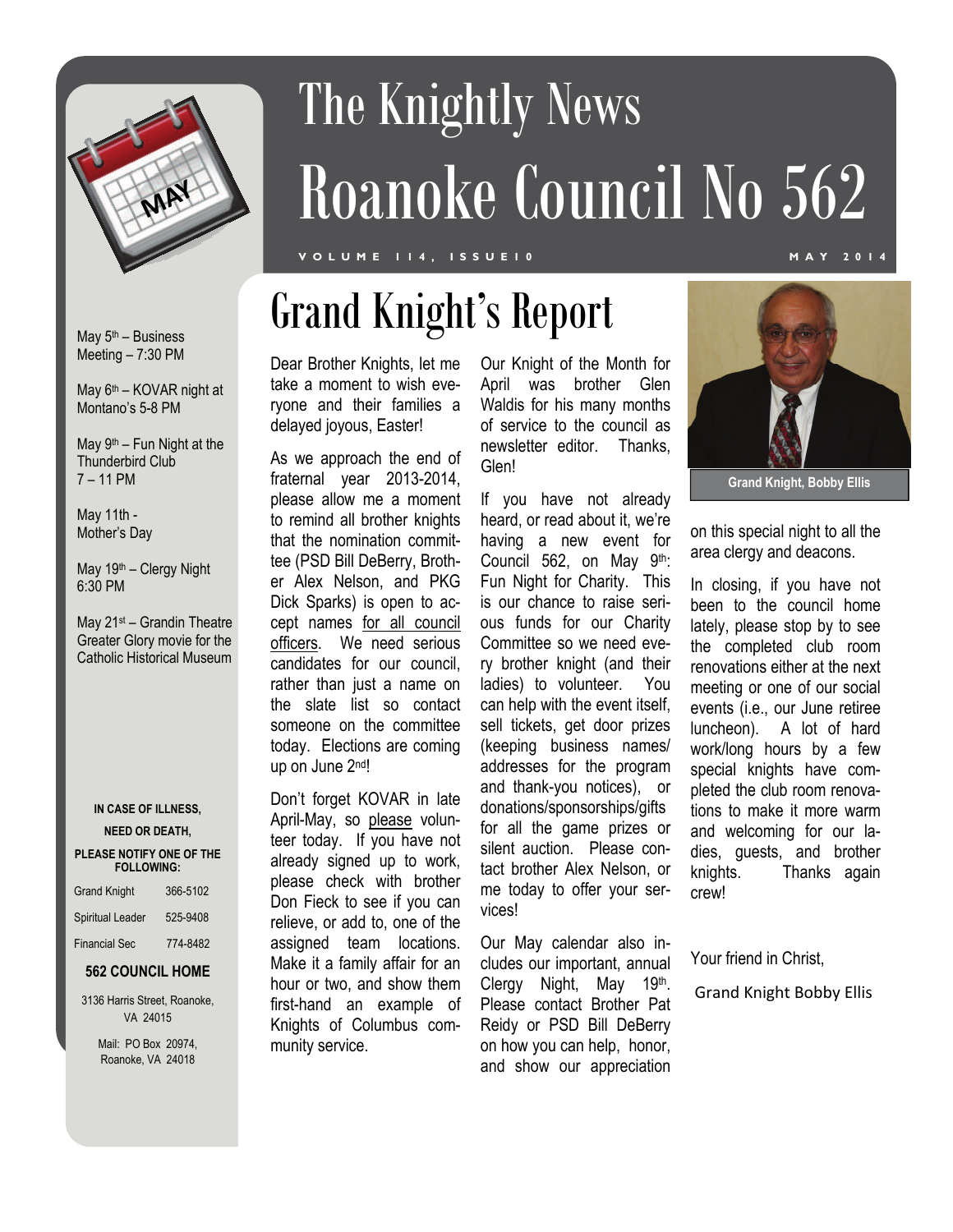| <b>Council Officers</b> |  |
|-------------------------|--|
|-------------------------|--|

|                                   | <b>Council Officers</b>   |              |
|-----------------------------------|---------------------------|--------------|
| <b>Grand Knight</b>               | <b>Bobby Ellis</b>        | 366-5102     |
| Dep. Grand Knight                 | <b>Bill DeBerry</b>       | 343-7849     |
| Spiritual Leader                  | Stephen O'Connell         | 525-9408     |
| Chancellor                        | Pat Reidy                 | 725-8206     |
| Recorder                          | Stephen Ratliff           | 774-4796     |
| Financial Sec.                    | Mike Lazzuri              | 774-8482     |
| Treasurer                         | <b>Brian Ripple</b>       | 776-8285     |
| Lecturer                          | Alex Nelson               | 774-5079     |
| Advocate                          | P.J. Lyons                | 562-8332     |
| Warden                            | Eric Schmucker            | 309-1417     |
| Inside Guard                      | Joseph Colosimo           | 989-7969     |
| <b>Outside Guard</b>              | Steve Wirth               | 797-8812     |
| Trustee, 3rd Year                 | Karl Kleinhenz            | 397-4028     |
| Trustee, 2nd Year                 | <b>Bob Canfield</b>       | 774-7554     |
| Trustee, 1st Year                 | <b>Richard Sparks</b>     | 563-1387     |
|                                   | <b>Committee Chairmen</b> |              |
| Program Director                  | John Krumpos              | 989-1985     |
| <b>Council Activities</b>         | <b>Bill DeBerry</b>       | 343-7849     |
|                                   | <b>Glen Waldis</b>        | 982-0835     |
| <b>Community Activities</b>       | Joe Colosimo              | 989-7969     |
| <b>Family Activities</b>          | Alex Nelson               | 774-5079     |
|                                   | Tom Huck 740-749-3018     |              |
| <b>Youth Activities</b>           | Eric Schmucker            | 309-1417     |
| <b>Church Activities</b>          | Pat Reidy                 | 725-8206     |
| Pro Life Activities               |                           |              |
| <b>KOVAR</b>                      | Don Feick                 | 774-0187     |
|                                   | John Krumpos              | 960-1825     |
| Newsletter                        | <b>Glen David Waldis</b>  | 982-0835     |
| Kitchen                           | John Church               | 588-7968     |
|                                   | Mike Lazzuri              | 774-8482     |
|                                   | <b>Steve Wirth</b>        | 797-8812     |
| <b>Basketball Tournament</b>      |                           |              |
| KCIC                              | Karl Kleinhenz            | 982-8140     |
|                                   | Joe Devlin                | 206-2622     |
|                                   | Dave Chopski              | 344-0901     |
| Membership                        | <b>Charles Hatcher</b>    |              |
|                                   | <b>Steve Wirth</b>        | 314-3360     |
|                                   |                           | 520-2885     |
| Ceremonials                       | Dave Chopski              | 344-0901     |
| Canfield Scholarship              | <b>Bobby Ellis</b>        | 366-5102     |
|                                   | Karl Kleinhenz            | 982-8140     |
|                                   | Pat Patterson             | 815-6105     |
|                                   | Joe Moses                 | 389-0309     |
|                                   | <b>Bob Canfield</b>       | 774-7554     |
| <b>Retention Committee</b>        | <b>Bill DeBerry</b>       | 343-7849     |
|                                   | Karl Kleinhenz            | 397-4028     |
|                                   | <b>Bob Canfield</b>       | 774-7554     |
|                                   | <b>Richard Sparks</b>     | 563-1387     |
| Publicist                         | <b>Bill Howard</b>        | 989-9399     |
| RC School Board Rep.              | Alex Nelson               | 774-5079     |
| OLN Parish Rep.                   | Don Feick                 | 774-0187     |
| St. Elias Parish Rep.             | Jim Donckers              | 345-3902     |
| St. Andrews Parish Rep.P.J. Lyons |                           | 562-8332     |
| Insurance Rep.                    | Ken Bagnasco              | 888-211-9478 |
| Pool                              | <b>Jim Donckers</b>       | 345-3902     |
|                                   | Joe Devlin                | 206-2622     |
|                                   | George Cuadrado           | 989-1758     |
|                                   | P.J. Lyons                | 562-8332     |
| House                             | <b>Bobby Ellis</b>        | 366-5102     |
|                                   | Jan Hodnett               | 819-5456     |
| Club Room                         | P.J. Lyons                | 562-8332     |
|                                   |                           |              |

#### **PAGE 2**

### **Clergy Night**

T

We will be honoring our clergy and deacons during our annual event held at the Council home on Monday, May 19<sup>th</sup>. The Social hour will begin at 6:30 PM and dinner will be served at 7:30. We will have a special guest speaker, so plan on attending. Cost will be \$15 per person.

Please, PLEASE, **PLEASE** call Pat Reidy (725-8206), Bill DeBerry (309-5565) or John Krumpos (960-1825) with your reservation ASAP. It is **VERY** important that you do so as we need to give our caterer an accurate headcount.

## **Slate of Officers Roanoke Council # 562**

Grand Knight **Robert G. Ellis** Deputy Grand Knight William T. DeBerry Chancellor Glen Hall Warden **Steven K. Wirth** Recorder Stephen B. Ratliff Financial Secretary Michael J. Lazzuri

Inside Guard Thomas J. Huck **Outside Guard Community Richard Whittney** Trustee (three year) Richard G. Sparks Grand Knight Delegate Grand Knight Elect Past Grand Knight Delegate William L. Howard Alternate Grand Knight Delegate Deputy Grand Knight Elect Alternate Past Grand Knight Delegate Glen D. Waldis

Advocate Joseph A. Colosimo JR. (not up for election/appointed position) Trustee (one year) Robert E. Canfield (not up for election) Trustee (two year) Karl D. Kleinhenz (not up for election)

Other nominations will be taken from floor

Respectively submitted by nominating committee. William DeBerry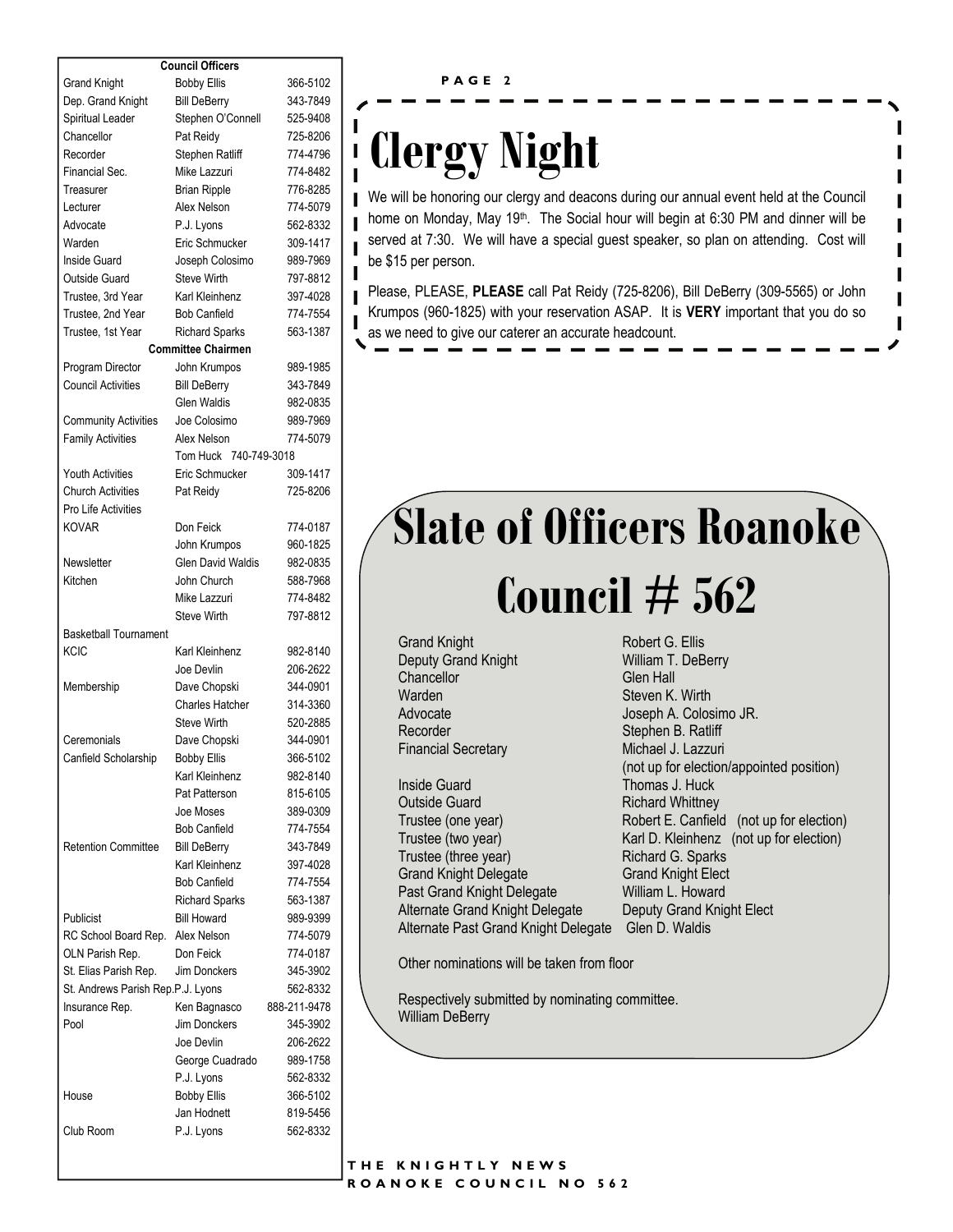## **Council's Fun Night for Charity**

New this year is our Fun Night for Charity. This casino-style event will be held at The Thunderbird Club on Friday, May 9<sup>th</sup>. Doors will open at 7:00 PM. Cost will be only \$10 per person. In addition to the casino games, we will have raffles, silent auctions and door prizes. Your admission will also include free hors d'eouvres. A cash bar will be open to quench your thirst. Where else can you have an evening of fun for only \$10 ???

We have an opportunity to raise over \$1000 to help us continue our various charitable projects and programs during this evening, but we need your assistance to achieve that goal!

If you can do no more than buy a ticket (or two, or four) and attend, that is sufficient. Sell tickets to your friends and family too. Call Bobby Ellis (366-5102) of Bill DeBerry (309-5565) for tickets.

If you want to help even more, consider being a sponsor [\$50 and \$100 sponsorships available] for one of the gaming tables; call Alex Nelson (774-5079). Or maybe you can donate a gift or gift certificate; call Bill Howard (989-9399). Perhaps you would rather contribute a hors d'oeuvre plate; call Sandy Krumpos (989-1985).

PLEASE get involved with this event and make it successful!

## **Program Directors Report**

Spring is our busiest time of the year. We start with Easter and the celebration of the resurrection of our Lord Jesus Christ. Our KOVAR fund raisers, the State Convention, our Clergy Night and election of Council officers round out our fraternal year. But this year we are adding our first casino-night to help fund our various charitable programs. Please read the announcements regarding each event elsewhere in the newsletter.

I want to take a moment to give special thanks to Tricia Chopski, who single-handedly filled all of the Easter eggs with candy and trinkets for the kids! She also donated the eggs and the candy, along with some gifts. Thanks Tricia! (O yes, thank you too, Dave!)



Fred G. Alouf Robert E. Lemasters Lawrence E. Ptaschek Philip E. Montano J. Jerome Dowdle George E. Cusson David A. Bowers Eric C. Reichardt Alfonso Sardo Lucien L. Metayer Michael A. Canfield Robert Ward William C. Bradley John F. Poissant Randolph K. Lewis Fred A. Najjum Scott A. Lear Thomas F. Guzi Joseph J. Nardone Richard M. Keeley Joseph H. Moses John A. Biggio

Brian T. Carroll Stephen J. Lendway Steven J. Devlin Eugene O. Dorss Herman S. Turk Keith F. Griswold Robert W. Sagnette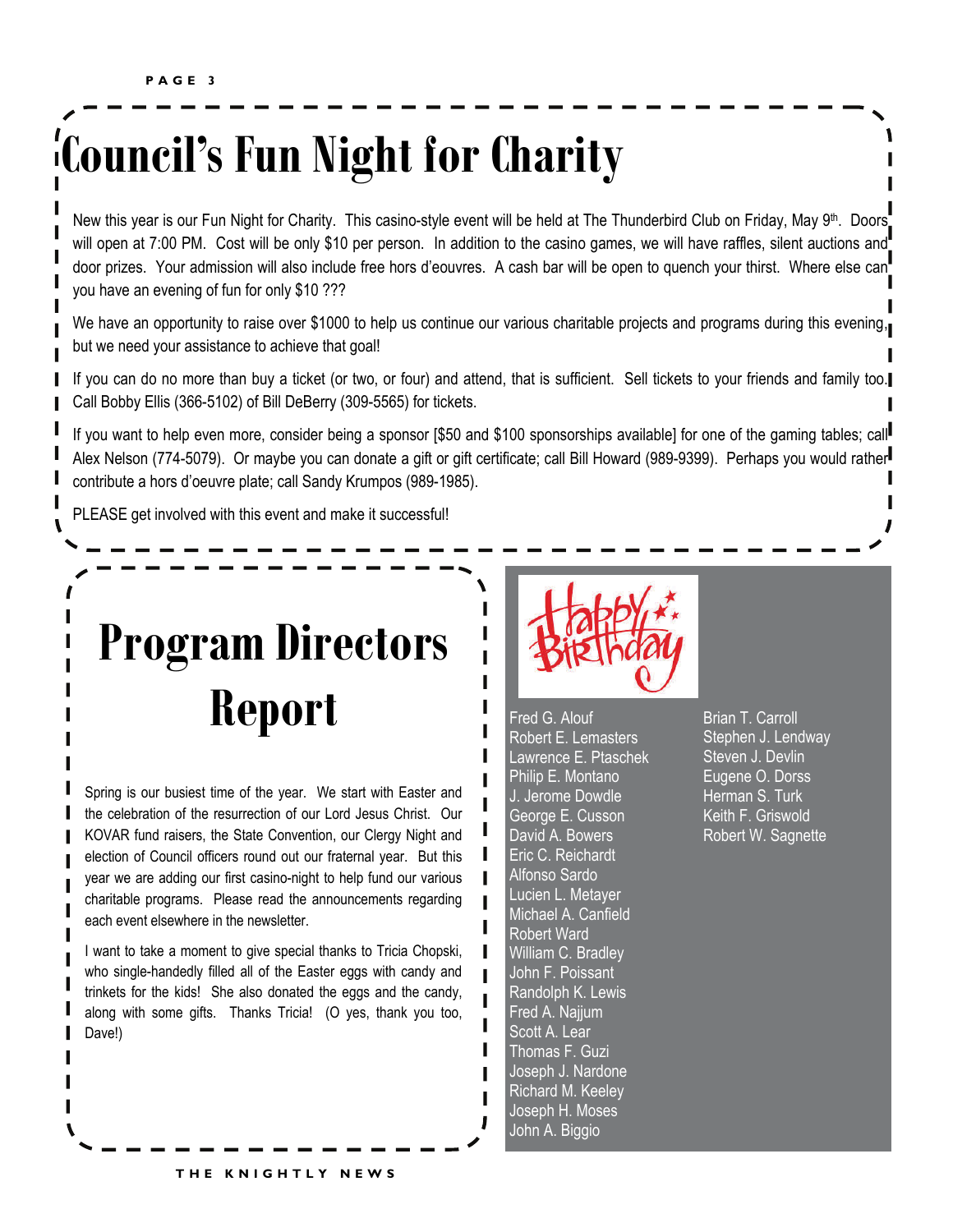### O V A R O K

Later in the month, we will be at the Vinton Kroger and, this year, at the Kroger on south Brambleton next to CVS and across Brothers, by the time you read this, we will be well into our annual fund raiser. On May 2<sup>nd</sup> and 3<sup>rd</sup> we will be working at the Tower Shopping Center Kroger. We will also be at the Tanglewood Kroger where our Squires are leading the teens and children. from Bojangles.

When you are called to help with one of these, please be generous with your time. If you have teenage children or grandchildren, E Tanglewood Kroger during their fund raiser. Call John Krumpos (960-1825) if you have teens willing to help and/or if you can act ask them to help at the Tanglewood Kroger on the first weekend of May. Also, please consider being a chaperone at the as a chaperone.

The past KOVAR benefit nights at Abuelo Restaurant were very popular AND very successful. Brother Marty Montano has offered to host a **Montano's Benefit Night** for KOVAR at his restaurant, Montano's International Gourmet, on Tuesday, May 6th from 5:00 to 8:00 PM. Marty will donate a portion of all food sales during this event to KOVAR.

 This is a fantastic way to support the Intellectually Disabled in a way that requires no effort on your part. So, come dine with us, bring your family, friends and neighbors and help the Intellectually Disabled citizens of Virginia simply by eating and having fun!

Don Feick KOVAR Co-Chairman



**John Krumpos was named Honoree of the recent 3rd Degree held at Roanoke Council on March 22, 2014**

**THE KNIGHTLY NEWS ROANOKE COUNCIL NO 562**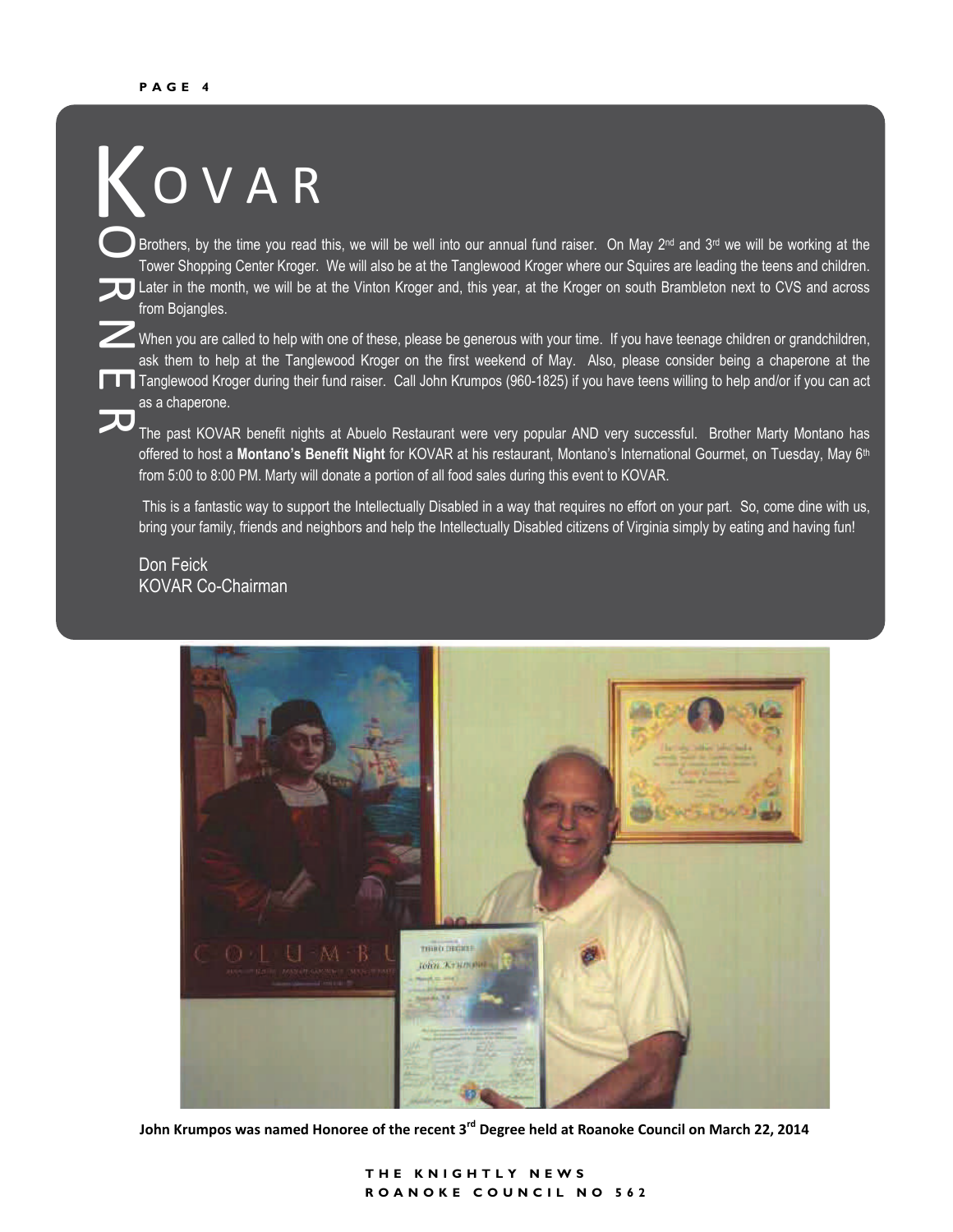

A chronicle of the Cristeros War (1926-1929); a war by the people of Mexico against the atheistic Mexican government.

Please join the Catholic Historical Museum of the Roanoke Valley as we present *For Greater Glory* **Wednesday, May 21, 7 p.m. at the Grandin Theatre**  1310 Grandin Rd.

Tickets are \$10 in advance, or \$13 at the door. Tickets available from any Museum board member or call 982-0152 to reserve. Visit [www.chsrova.org](http://www.chsrova.org) for more information.

This movie is rated R for violent content and may not be suitable for younger audiences

**THE KNIGHTLY NEWS ROANOKE COUNCIL NO 562**